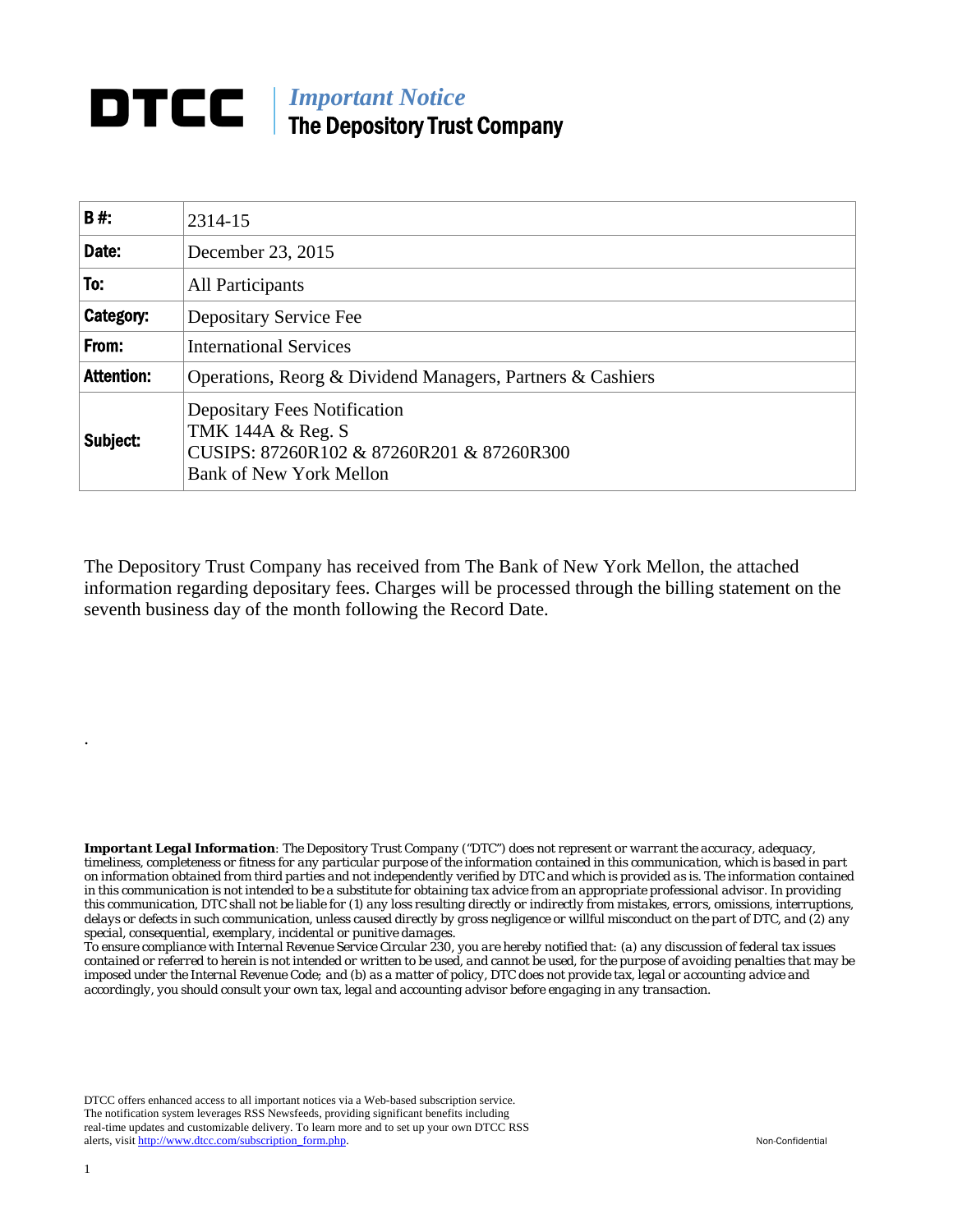

November 25, 2015

 The Bank of New York Mellon(the "Depositary") hereby represents and warrants to DTC, Euroclear, and Clearstream that it may collect and receive, pursuant to the terms and conditions of the Deposit Agreement (the "Agreement"), dated as of Sep 11, 2006 between **PAO TMK** and the Depositary, a service fee per ADR share in accordance with the table below (the "Representation"):

| Depositary:            | <b>BNYM</b>  |
|------------------------|--------------|
| DTC#:                  | 2504         |
| <b>Security Name:</b>  | TMK - 144A   |
| <b>CUSIP:</b>          | 87260R102    |
| <b>Security Type:</b>  | DR           |
| Fee:                   | \$0.01       |
| <b>Record Date:</b>    | Dec 31, 2015 |
| <b>Billing Period:</b> | December     |
|                        |              |

The Depositary hereby instructs DTC, Euroclear, and Clearstream to collect and pass-through such fees to the Depositary (the "Instruction").

Depositary hereby agrees to indemnify and hold harmless DTC, Euroclear, and Clearstream and their respective officers, directors, employees and agents (the "Indemnitees") from and against any and all Losses  $\frac{1}{1}$  and/or Legal Actions<sup>2</sup> resulting from or arising out the Representation and/or the Instruction, provided, however that such indemnity shall not extend to any Losses or Legal Actions resulting from or arising out of the negligence, willful default or fraud of DTC, Euroclear, and Clearstream (or any of their respective officers, directors, agents or employees).

Thank You,

The Bank of New York Mellon

<sup>1</sup> "Losses" means and includes all losses, liabilities, damages, judgments, payments, costs and expenses (including without limitation any reasonable costs of investigation and reasonable legal fees and expenses incurred).

<sup>2</sup> "Legal Action" means and includes any claim, counterclaim, demand, action, suit, counterclaim, arbitration, inquiry, proceeding or investigation before any federal, state or foreign court or other tribunal, or any investigative or regulatory agency or SRO.

BNY Mellon collects fees from DR holders pursuant to the terms and conditions of the DRs and the deposit agreement under which they are issued. From time to time, BNY Mellon may make payments to the issuer to reimburse and / or share revenue from the fees collected from DR holders, or waive fees and expenses to the issuer for services provided, generally relating to costs and expenses arising out of establishment and maintenance of the DR program. BNY Mellon may also transact with affiliated brokers and dealers.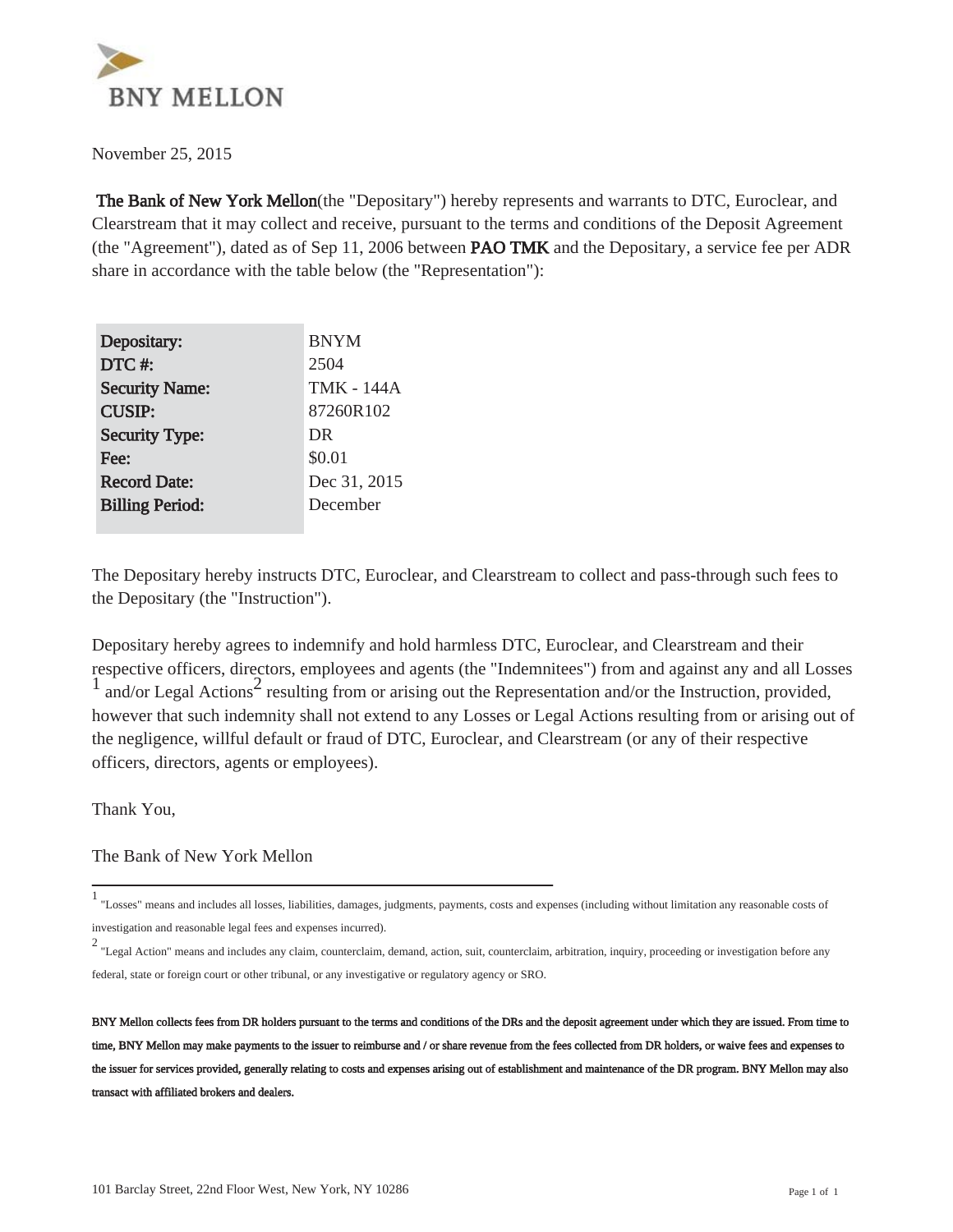

November 25, 2015

 The Bank of New York Mellon(the "Depositary") hereby represents and warrants to DTC, Euroclear, and Clearstream that it may collect and receive, pursuant to the terms and conditions of the Deposit Agreement (the "Agreement"), dated as of Sep 11, 2006 between **PAO TMK** and the Depositary, a service fee per ADR share in accordance with the table below (the "Representation"):

| Depositary:            | <b>BNYM</b>  |
|------------------------|--------------|
| DTC#:                  | 2504         |
| <b>Security Name:</b>  | TMK - Reg. S |
| <b>CUSIP:</b>          | 87260R201    |
| <b>Security Type:</b>  | DR           |
| Fee:                   | \$0.01       |
| <b>Record Date:</b>    | Dec 31, 2015 |
| <b>Billing Period:</b> | December     |
|                        |              |

The Depositary hereby instructs DTC, Euroclear, and Clearstream to collect and pass-through such fees to the Depositary (the "Instruction").

Depositary hereby agrees to indemnify and hold harmless DTC, Euroclear, and Clearstream and their respective officers, directors, employees and agents (the "Indemnitees") from and against any and all Losses  $\frac{1}{1}$  and/or Legal Actions<sup>2</sup> resulting from or arising out the Representation and/or the Instruction, provided, however that such indemnity shall not extend to any Losses or Legal Actions resulting from or arising out of the negligence, willful default or fraud of DTC, Euroclear, and Clearstream (or any of their respective officers, directors, agents or employees).

Thank You,

The Bank of New York Mellon

<sup>1</sup> "Losses" means and includes all losses, liabilities, damages, judgments, payments, costs and expenses (including without limitation any reasonable costs of investigation and reasonable legal fees and expenses incurred).

<sup>2</sup> "Legal Action" means and includes any claim, counterclaim, demand, action, suit, counterclaim, arbitration, inquiry, proceeding or investigation before any federal, state or foreign court or other tribunal, or any investigative or regulatory agency or SRO.

BNY Mellon collects fees from DR holders pursuant to the terms and conditions of the DRs and the deposit agreement under which they are issued. From time to time, BNY Mellon may make payments to the issuer to reimburse and / or share revenue from the fees collected from DR holders, or waive fees and expenses to the issuer for services provided, generally relating to costs and expenses arising out of establishment and maintenance of the DR program. BNY Mellon may also transact with affiliated brokers and dealers.